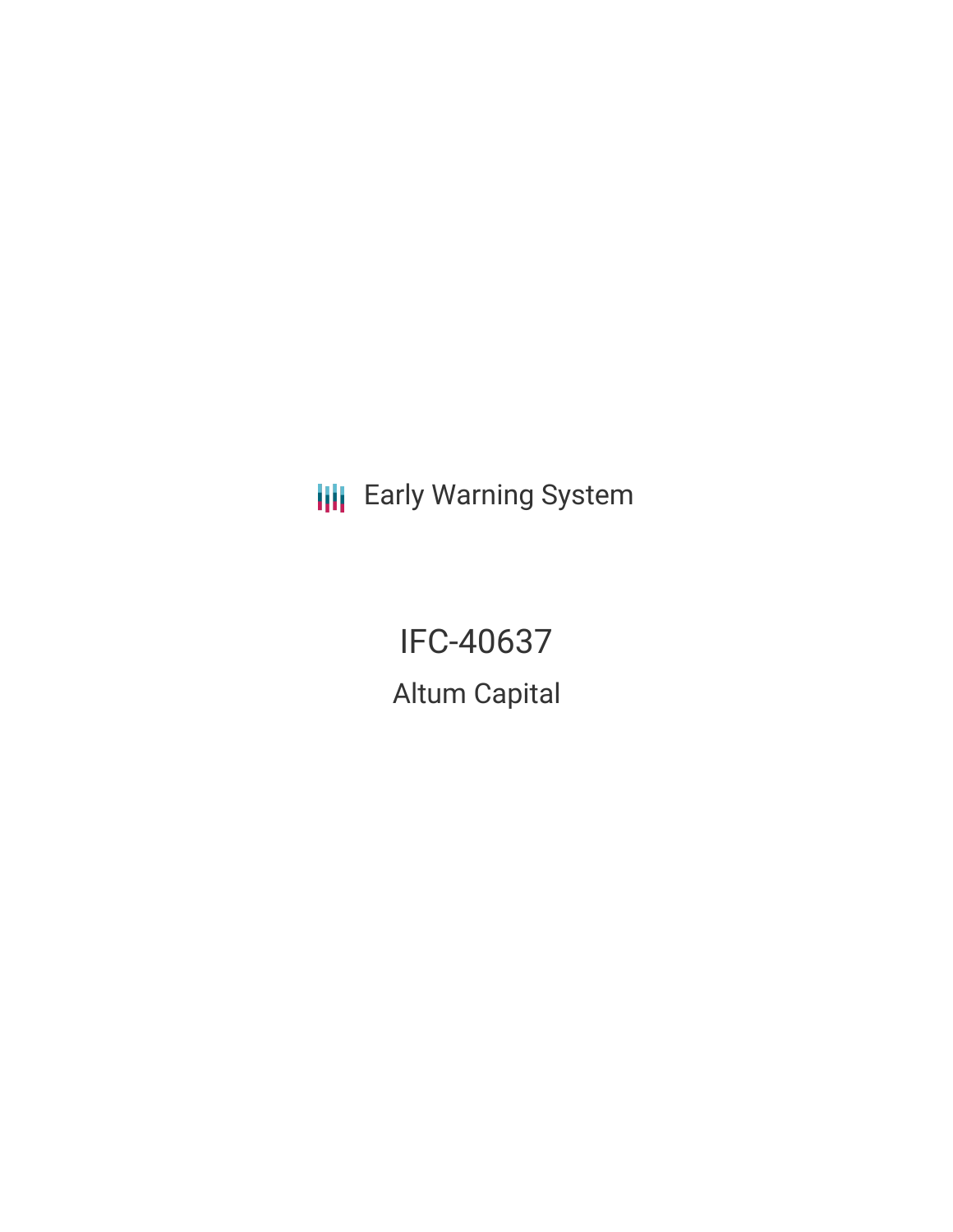# **Quick Facts**

| <b>Countries</b>               | Mexico                                  |
|--------------------------------|-----------------------------------------|
| <b>Financial Institutions</b>  | International Finance Corporation (IFC) |
| <b>Status</b>                  | Active                                  |
| <b>Bank Risk Rating</b>        | <b>FI</b>                               |
| <b>Voting Date</b>             | 2018-04-16                              |
| <b>Borrower</b>                | ALTUM CP, S.A.P.I. DE C.V. SOFOM E.N.R. |
| <b>Sectors</b>                 | Finance                                 |
| <b>Ring Fence</b>              | Small & Medium Enterprises              |
| <b>Investment Type(s)</b>      | Loan                                    |
| <b>Investment Amount (USD)</b> | $$51.00$ million                        |
| <b>Loan Amount (USD)</b>       | \$51.00 million                         |
| <b>Project Cost (USD)</b>      | $$51.00$ million                        |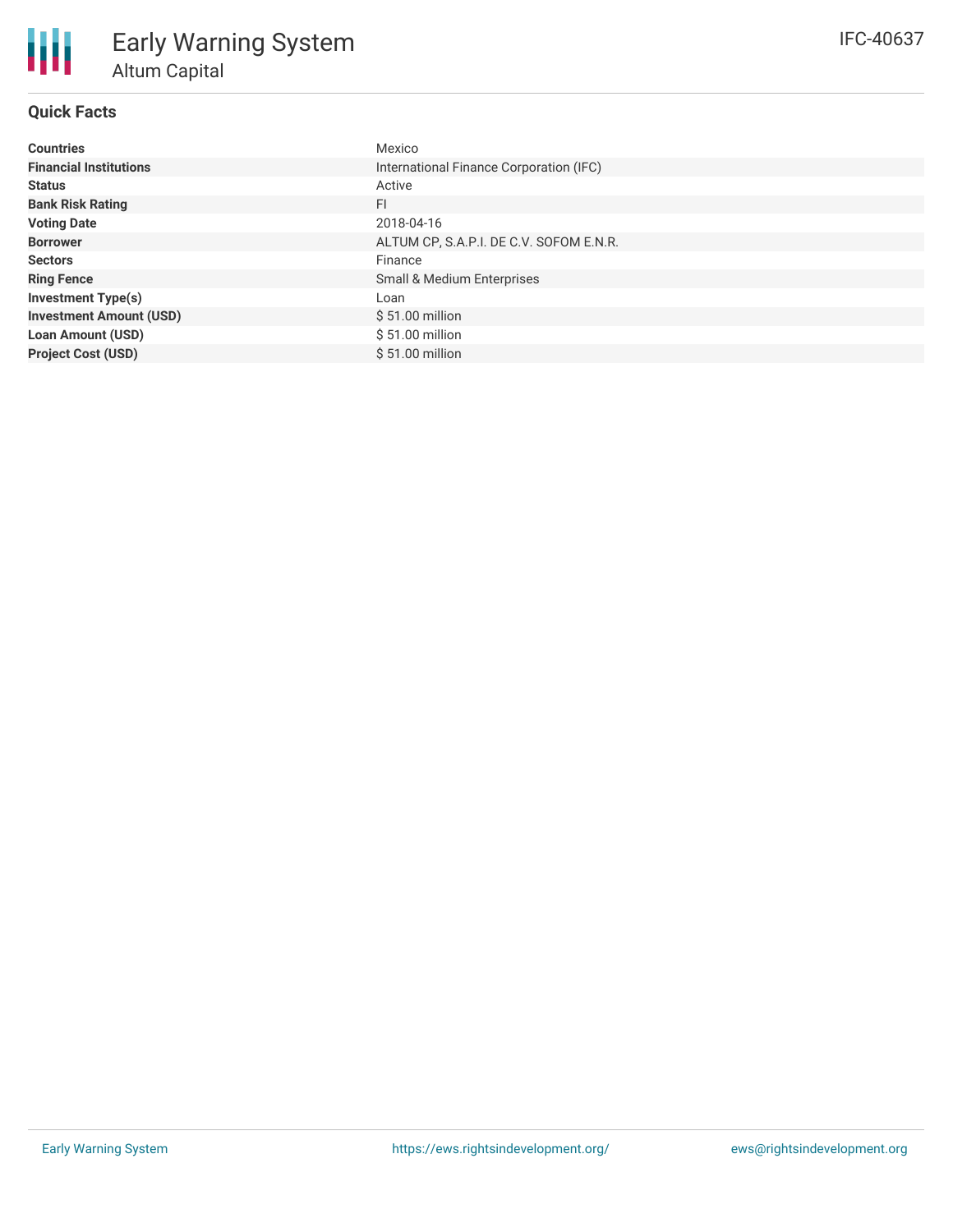

## **Project Description**

According to the International Finance Corporation, the project consists of tow senior secured loans to Altum and Lynx. The project will:

(i) offer alternative sources of long-term financing to non-bank financial institutions Non-Bank Financial Institutions (NBFI) which will on-lend to Micro, Small and Medium-Sized Enterprises

(ii) result in an increase in competitive pressures that affect the market by improving the operating standards of NBFIs

(iii) promote greater deepening of the local capital market through replicable instruments such as Capital Development Certificates (CKDs per their Spanish acronym) and private debt funds.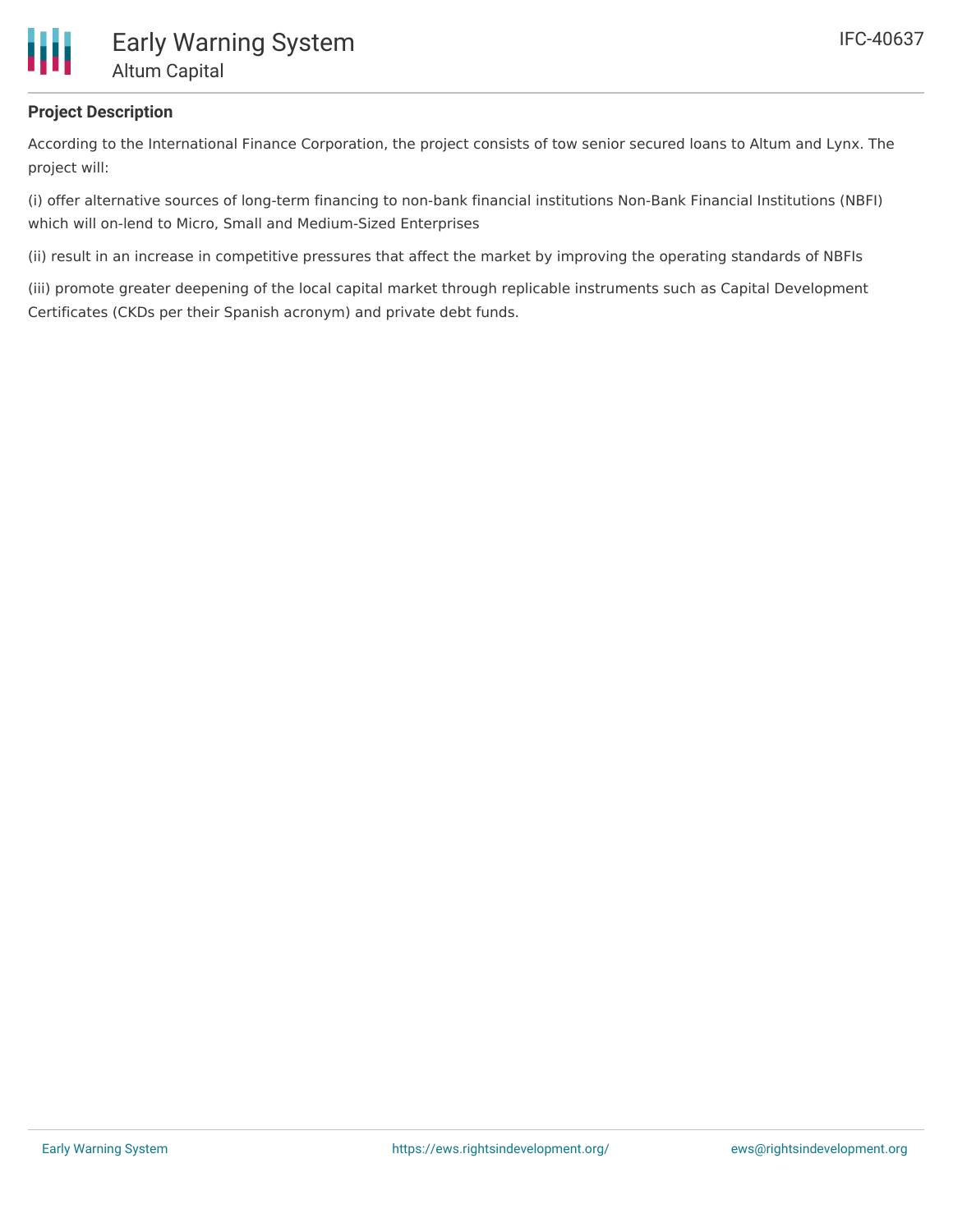

#### **Early Warning System Project Analysis**

The International Finance Corporation has put this project in the environmental and social category FI-2 which corresponds to a bank risk rating of B or medium risk.

The IFC offers the following explanation for its risk rating: "The proposed investment will support two debt funds providing direct loans to Micro, Small, and Medium-Sized Enterprises (MSMEs) as well as loans to financial institutions on-lending to MSMEs and housing. Given the Fund's investment strategy, the E&S impacts of its portfolio are considered to be medium and therefore this project has been categorized as FI-2 according to the IFC's Sustainability Policy. As part of the IFC project, the Fund will be required to assess the potential investments against the IFC Exclusion List, host country laws and the applicable provisions of the 2012 Performance Standards."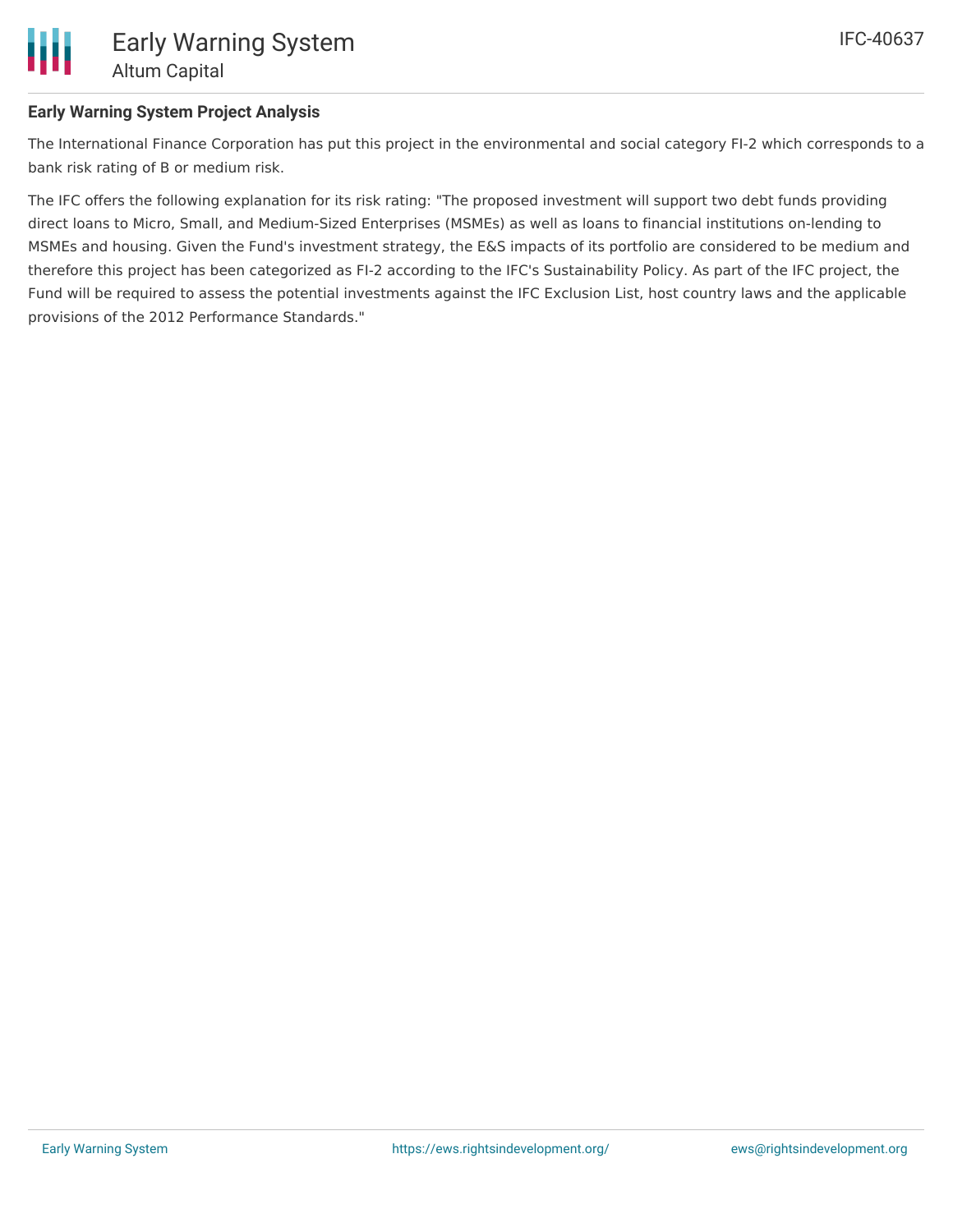#### **Investment Description**

• International Finance Corporation (IFC)

The proposed International Finance Corporation (IFC) investment from IFC's own account is in the form of two 3-year senior secured loans for a total of up to MXN 950 million (US\$51 million) to AltumCP and Lynx.

#### **Financial Intermediary**

Financial Intermediary: A commercial bank or financial institution that receives funds from a development bank. A financial intermediary then lends these funds to their clients (private actors) in the form of loans, bonds, guarantees and equity shares. Financial intermediaries include insurance, pension and equity funds. The direct financial relationship is between the development bank and the financial intermediary.

- Altum Capital [Management](file:///actor/791/) (Financial Intermediary)
- Legorreta Gómez y [Asociados,](file:///actor/790/) S.R.L. (Financial Intermediary)
- [ALTUM](file:///actor/4336/) CP (Financial Intermediary) **is owned by** Legorreta Gómez y [Asociados](file:///actor/4152/) (LG&A) (Parent Company)
- ALTUM CP, S.A.P.I. DE C.V. [SOFOM](file:///actor/3931/) E.N.R. (Financial Intermediary) **is owned by** Legorreta Gómez y [Asociados](file:///actor/4152/) (LG&A) (Parent Company)
- S.A.P.I. DE C.V. [SOFOM](file:///actor/5852/) E.N.R. (Financial Intermediary) **is owned by** Legorreta Gómez y [Asociados](file:///actor/4152/) (LG&A) (Parent Company)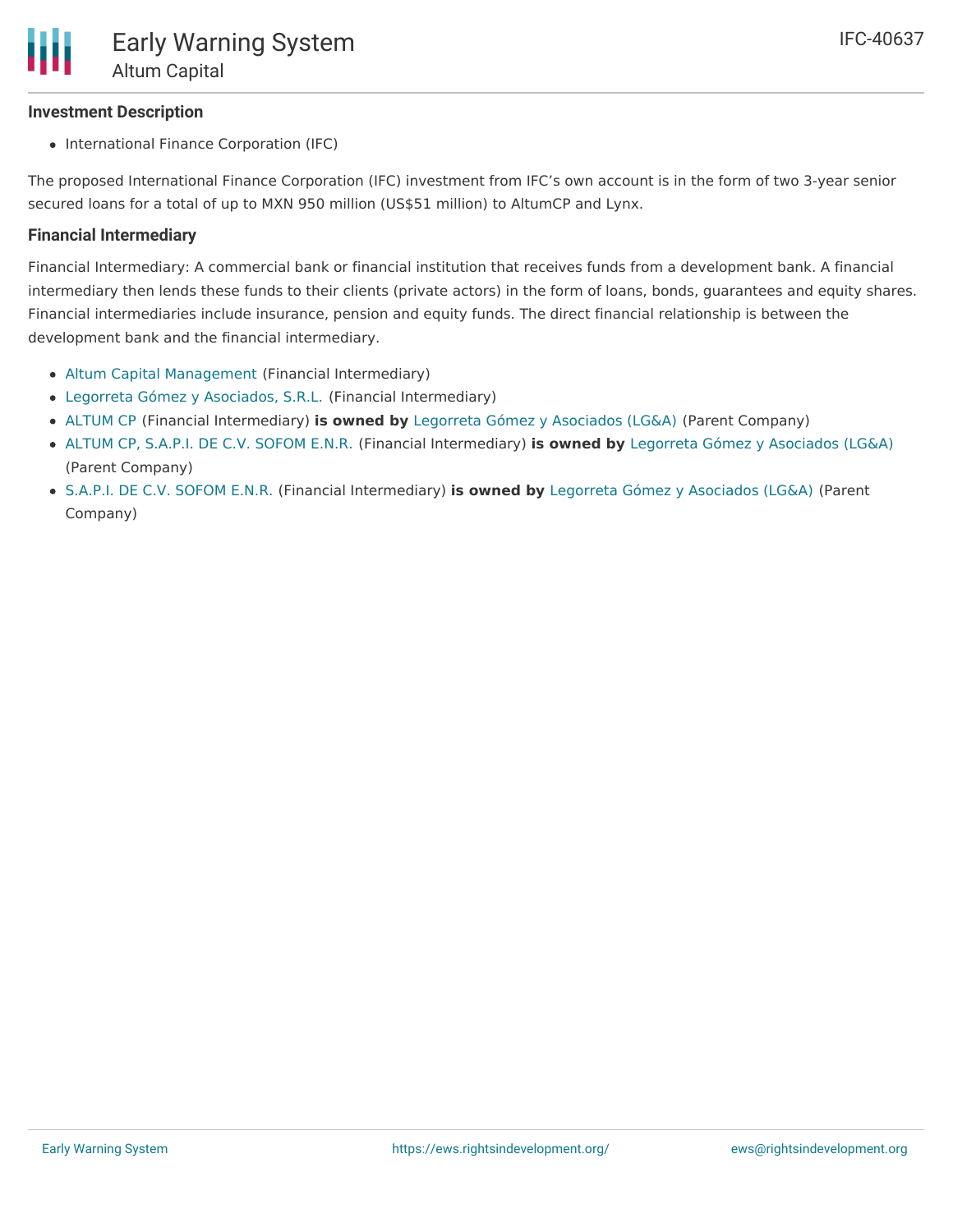The information listed below describes the relationship between the different private actors linked to high-risk sectors and subprojects of IFC and FMO's financial intermediary investments and/or the financial intermediary's parent companies made from 2017 through 2020, including any associated ring fences.

The database, however, does not explicitly or implicitly imply that IFC or FMO have material exposure to or are contractually or legally accountable to the sub-projects financed by their financial intermediaries or the financial intermediary's parent companies. It only shows a seemingly financial relationship among the different private actors, the financial intermediaries, and IFC or FMO.

### **Private Actors Description**

According to the International Finance Corporation, LG&A, the Fund Manager, was founded in 2014 by a group of banking and financial sector professionals with the purpose of developing a senior secured strategy into an asset class for private and institutional investors.

LG&A launched the Altum Fund in 2014 with the purpose of providing debt to: (i) non-bank financial institutions ("NBFIs"), who in turn, on-lend to micro, small, and medium size enterprises ("MSMEs") and individuals in Mexico; and (ii) medium size enterprises.

Altum's current investors are local and foreign individuals and institutional investors.